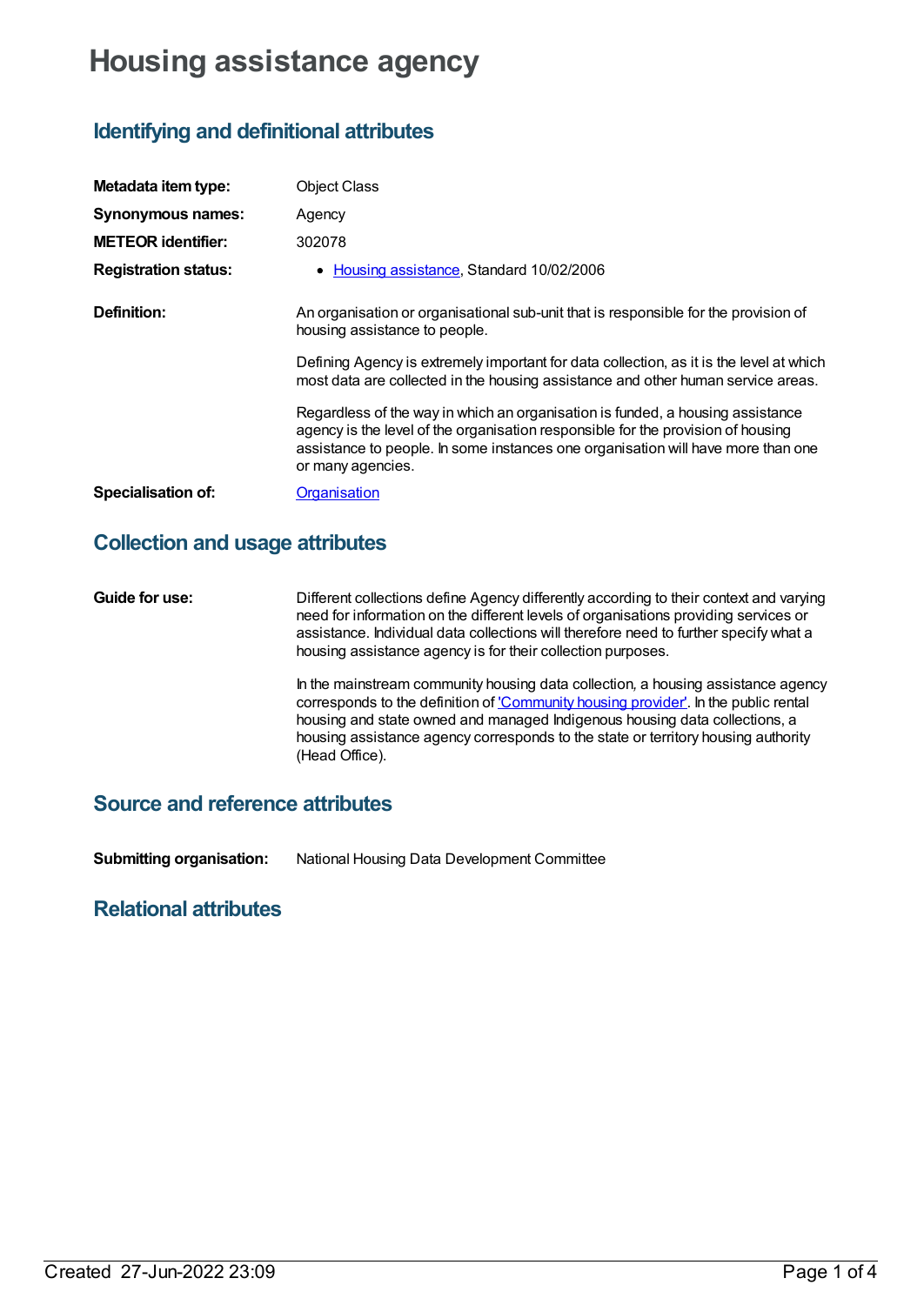#### Supersedes **Housing [assistance](https://meteor.aihw.gov.au/content/269006) agency**

• Housing [assistance](https://meteor.aihw.gov.au/RegistrationAuthority/11), Superseded 10/02/2006

Has been superseded by Service provider [organisation](https://meteor.aihw.gov.au/content/269022)

- [Children](https://meteor.aihw.gov.au/RegistrationAuthority/17) and Families, Standard 22/11/2016
- [Community](https://meteor.aihw.gov.au/RegistrationAuthority/1) Services (retired), Standard 01/03/2005
- [Disability](https://meteor.aihw.gov.au/RegistrationAuthority/16), Standard 07/10/2014
- Early [Childhood](https://meteor.aihw.gov.au/RegistrationAuthority/13), Standard 21/05/2010
- [Health](https://meteor.aihw.gov.au/RegistrationAuthority/12), Standard 01/03/2005
- [Homelessness](https://meteor.aihw.gov.au/RegistrationAuthority/14), Standard 23/08/2010
- Housing [assistance](https://meteor.aihw.gov.au/RegistrationAuthority/11), Standard 01/03/2005
- [Indigenous](https://meteor.aihw.gov.au/RegistrationAuthority/6), Standard 16/09/2014
- **[Tasmanian](https://meteor.aihw.gov.au/RegistrationAuthority/15) Health, Incomplete 23/07/2012**

**Data Element Concepts implementing this Object Class:**

Housing assistance [agency—Australian](https://meteor.aihw.gov.au/content/302058) postcode

• Housing [assistance](https://meteor.aihw.gov.au/RegistrationAuthority/11), Superseded 01/05/2013

Housing assistance [agency—Australian](https://meteor.aihw.gov.au/content/302062) state/territory identifier

• Housing [assistance](https://meteor.aihw.gov.au/RegistrationAuthority/11), Standard 10/02/2006

Housing assistance [agency—gross](https://meteor.aihw.gov.au/content/305340) capital expenditure

• Housing [assistance](https://meteor.aihw.gov.au/RegistrationAuthority/11), Standard 10/02/2006

Housing assistance [agency—gross](https://meteor.aihw.gov.au/content/305311) capital expenditure (assets acquired under finance leases)

• Housing [assistance](https://meteor.aihw.gov.au/RegistrationAuthority/11), Standard 10/02/2006

Housing assistance [agency—gross](https://meteor.aihw.gov.au/content/305316) capital expenditure (expenditure on nonfinancial assets)

• Housing [assistance](https://meteor.aihw.gov.au/RegistrationAuthority/11), Standard 10/02/2006

Housing assistance [agency—gross](https://meteor.aihw.gov.au/content/305321) capital expenditure (purchases of new nonfinancial assets)

• Housing [assistance](https://meteor.aihw.gov.au/RegistrationAuthority/11), Standard 10/02/2006

Housing assistance [agency—gross](https://meteor.aihw.gov.au/content/305327) capital expenditure (purchases of second-hand non-financial assets)

• Housing [assistance](https://meteor.aihw.gov.au/RegistrationAuthority/11), Standard 10/02/2006

Housing assistance [agency—gross](https://meteor.aihw.gov.au/content/305333) capital expenditure (sales of non-financial assets)

• Housing [assistance](https://meteor.aihw.gov.au/RegistrationAuthority/11), Standard 10/02/2006

Housing assistance [agency—housing](https://meteor.aihw.gov.au/content/292316) management plan indicator

• Housing [assistance](https://meteor.aihw.gov.au/RegistrationAuthority/11), Standard 10/02/2006

Housing assistance [agency—recurrent](https://meteor.aihw.gov.au/content/269846) expenditure

• Housing [assistance](https://meteor.aihw.gov.au/RegistrationAuthority/11), Standard 01/03/2005

Housing assistance [agency—recurrent](https://meteor.aihw.gov.au/content/305360) expenditure (administration costs)

• Housing [assistance](https://meteor.aihw.gov.au/RegistrationAuthority/11), Standard 10/02/2006

Housing assistance [agency—recurrent](https://meteor.aihw.gov.au/content/269841) expenditure (benefits to households in goods and services)

• Housing [assistance](https://meteor.aihw.gov.au/RegistrationAuthority/11), Standard 01/03/2005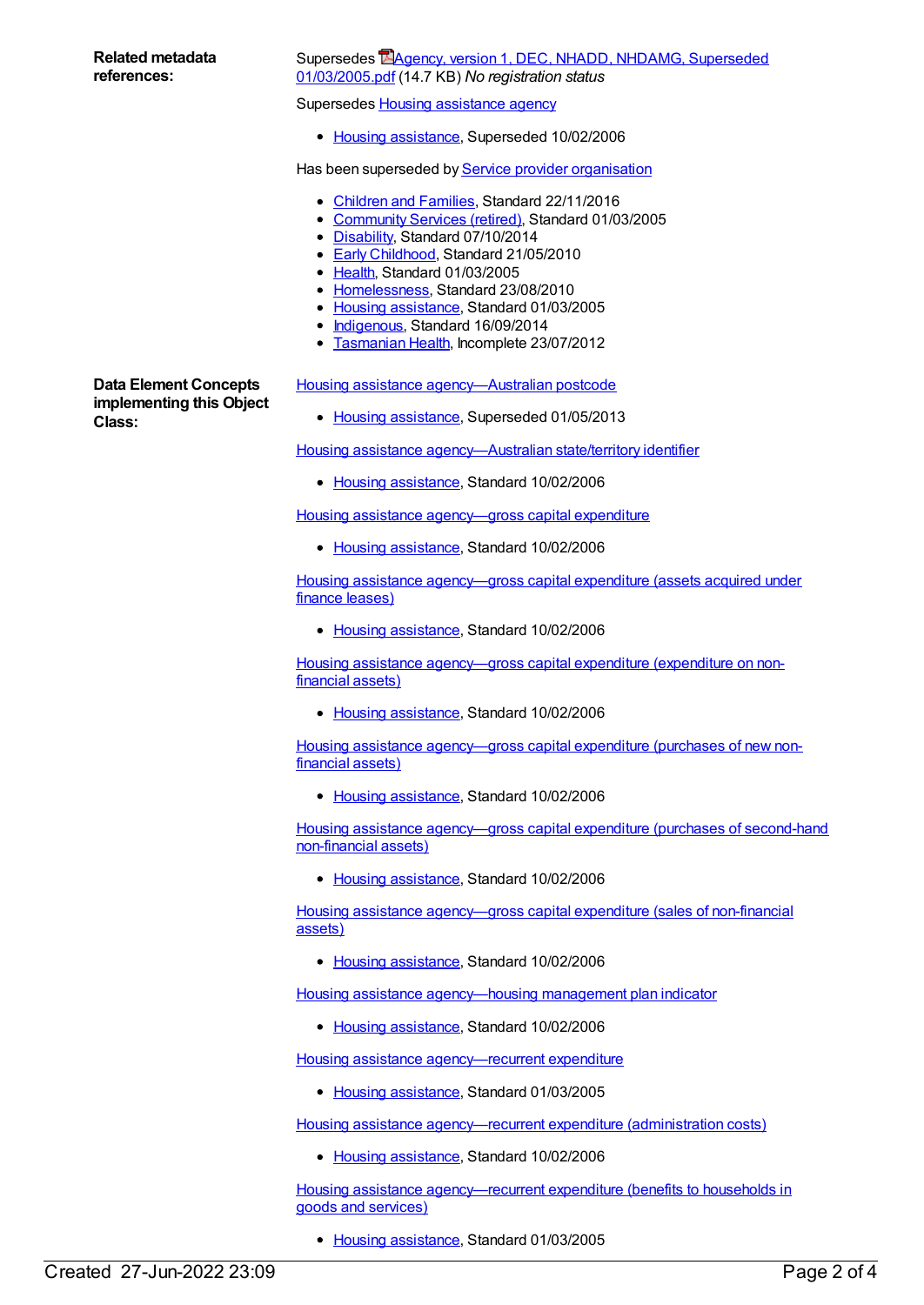Housing assistance [agency—recurrent](https://meteor.aihw.gov.au/content/304172) expenditure (capital transfer expenses)

• Housing [assistance](https://meteor.aihw.gov.au/RegistrationAuthority/11), Standard 10/02/2006

Housing assistance [agency—recurrent](https://meteor.aihw.gov.au/content/304165) expenditure (current transfer payments)

• Housing [assistance](https://meteor.aihw.gov.au/RegistrationAuthority/11), Standard 10/02/2006

Housing assistance [agency—recurrent](https://meteor.aihw.gov.au/content/304158) expenditure (depreciation and amortisation)

• Housing [assistance](https://meteor.aihw.gov.au/RegistrationAuthority/11), Standard 10/02/2006

Housing assistance [agency—recurrent](https://meteor.aihw.gov.au/content/269579) expenditure (employee expenses)

• Housing [assistance](https://meteor.aihw.gov.au/RegistrationAuthority/11), Standard 01/03/2005

Housing assistance [agency—recurrent](https://meteor.aihw.gov.au/content/269838) expenditure (employee expenses: provisions adjustment)

• Housing [assistance](https://meteor.aihw.gov.au/RegistrationAuthority/11), Standard 01/03/2005

Housing assistance [agency—recurrent](https://meteor.aihw.gov.au/content/269835) expenditure (funded superannuation expenses)

• Housing [assistance](https://meteor.aihw.gov.au/RegistrationAuthority/11), Standard 01/03/2005

Housing assistance [agency—recurrent](https://meteor.aihw.gov.au/content/304150) expenditure (non-employee expenses)

• Housing [assistance](https://meteor.aihw.gov.au/RegistrationAuthority/11), Standard 10/02/2006

Housing assistance [agency—recurrent](https://meteor.aihw.gov.au/content/269683) expenditure (operational costs)

• Housing [assistance](https://meteor.aihw.gov.au/RegistrationAuthority/11), Standard 01/03/2005

Housing assistance [agency—recurrent](https://meteor.aihw.gov.au/content/269839) expenditure (other employee expenses)

• Housing [assistance](https://meteor.aihw.gov.au/RegistrationAuthority/11), Standard 01/03/2005

Housing assistance [agency—recurrent](https://meteor.aihw.gov.au/content/269842) expenditure (other non-employee expenses)

• Housing [assistance](https://meteor.aihw.gov.au/RegistrationAuthority/11), Standard 01/03/2005

Housing assistance [agency—recurrent](https://meteor.aihw.gov.au/content/304178) expenditure (property expense)

• Housing [assistance](https://meteor.aihw.gov.au/RegistrationAuthority/11), Standard 10/02/2006

Housing assistance [agency—recurrent](https://meteor.aihw.gov.au/content/305366) expenditure (repairs and maintenance costs)

• Housing [assistance](https://meteor.aihw.gov.au/RegistrationAuthority/11), Standard 10/02/2006

Housing assistance [agency—recurrent](https://meteor.aihw.gov.au/content/269836) expenditure (unfunded superannuation expenses)

• Housing [assistance](https://meteor.aihw.gov.au/RegistrationAuthority/11), Standard 01/03/2005

Housing assistance [agency—recurrent](https://meteor.aihw.gov.au/content/269837) expenditure (wages, salaries and supplements: non-capitalised)

• Housing [assistance](https://meteor.aihw.gov.au/RegistrationAuthority/11), Standard 01/03/2005

Housing assistance [agency—revenue](https://meteor.aihw.gov.au/content/305351)

• Housing [assistance](https://meteor.aihw.gov.au/RegistrationAuthority/11), Standard 10/02/2006

Housing assistance [agency—revenue](https://meteor.aihw.gov.au/content/304141) (capital)

• Housing [assistance](https://meteor.aihw.gov.au/RegistrationAuthority/11), Standard 10/02/2006

Housing assistance [agency—revenue](https://meteor.aihw.gov.au/content/304092) (other current revenue)

• Housing [assistance](https://meteor.aihw.gov.au/RegistrationAuthority/11), Standard 10/02/2006